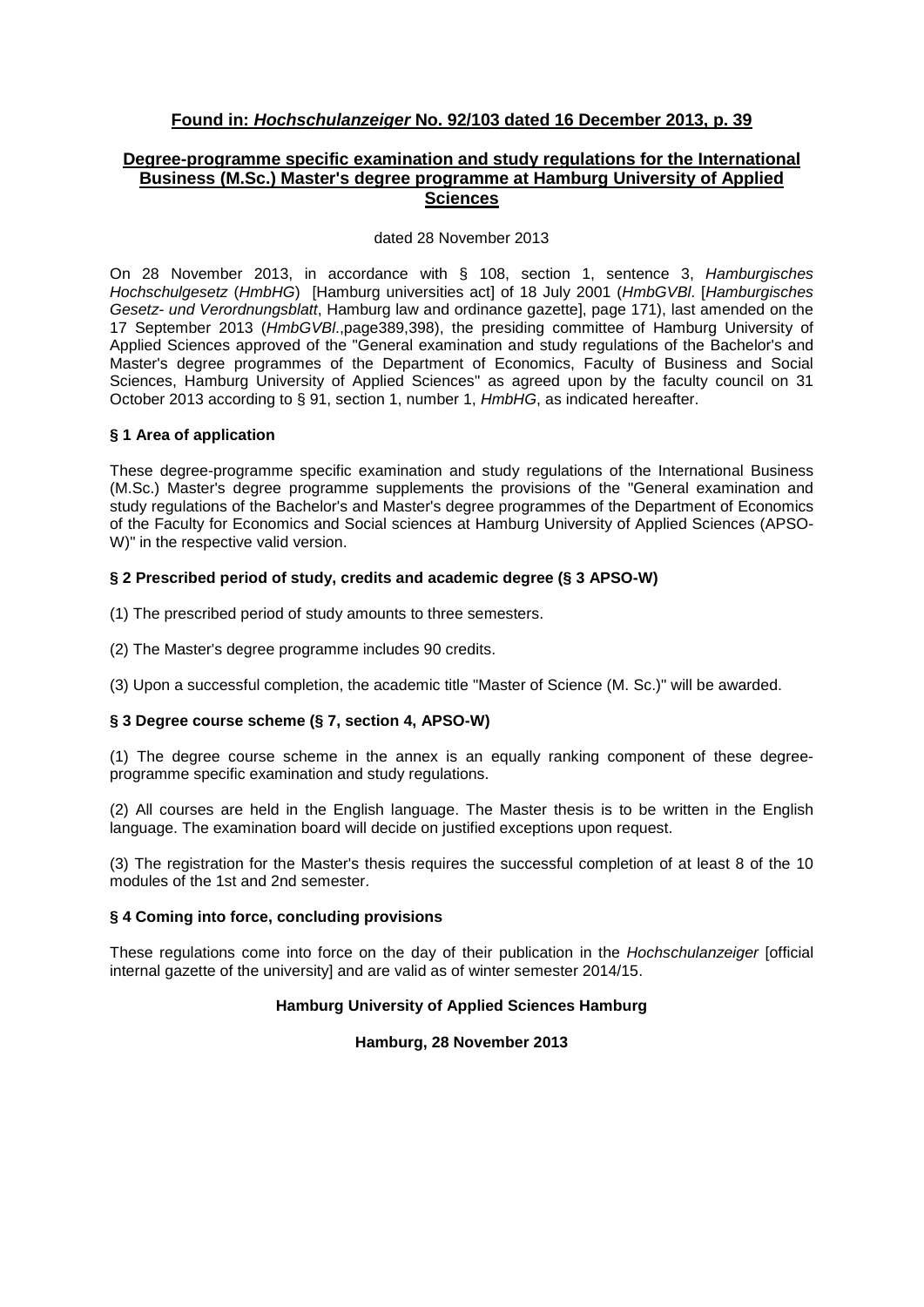# **Annex to the degree-programme specific examination and study regulations for the International Business (M.Sc.) degree programme dated 28 November 2013**

| <b>Module</b><br>name                                             | <b>Semester</b> | CP | <b>Module</b><br>abbr. | <b>Course</b>                                                     | <b>Subject field</b>                                  | ToL (incl.<br>CA if<br>applicable) | <b>WHS</b>     | <b>Type</b><br><b>of</b><br>exami-<br>nation | Form of<br>examination<br>(individual<br>or in<br>combination,<br>cf. § 10,<br>section 3,<br>sentence 2,<br>APSO-W) | <b>Group</b><br>size |
|-------------------------------------------------------------------|-----------------|----|------------------------|-------------------------------------------------------------------|-------------------------------------------------------|------------------------------------|----------------|----------------------------------------------|---------------------------------------------------------------------------------------------------------------------|----------------------|
| <b>Business</b><br>intelligence<br>and<br>advanced<br>analytics   | $\mathbf{1}$    | 6  | <b>BADM</b>            | <b>Business</b><br>intelligence<br>and<br>advanced<br>analytics   | Commercial<br>informatics,<br>quantitative<br>methods | TiS with CA                        | $\overline{4}$ | EP                                           | T, O, Rep,<br>TP, P, L                                                                                              | 24                   |
| Corporate<br>finance                                              | $\mathbf{1}$    | 6  | CF                     | Corporate<br>finance                                              | International<br>business<br>administration           | TiS with CA                        | $\overline{4}$ | EP                                           | T, O, Rep,<br>TP, P, L                                                                                              | 24                   |
| Intercultural<br>management<br>and<br>organisational<br>behaviour | $\mathbf{1}$    | 6  | <b>COM</b>             | Intercultural<br>management<br>and<br>organisational<br>behaviour | Intercultural<br>communication                        | <b>TiS</b>                         | $\overline{4}$ | EP                                           | T, O, Rep,<br>TP, P, L                                                                                              | $\overline{24}$      |
| Strategic<br>innovation<br>and<br>technology<br>management        | $\mathbf{1}$    | 6  | <b>SITM</b>            | Strategic<br>innovation<br>and<br>technology<br>management        | Technology                                            | <b>TiS</b>                         | $\overline{4}$ | EP                                           | T, O, Rep,<br>TP, P, L                                                                                              | 24                   |
| International<br>business law                                     | $\mathbf{1}$    | 6  | <b>IBLE</b>            | International<br>business law                                     | Law                                                   | <b>TiS</b>                         | $\overline{4}$ | EP                                           | T, O, Rep,<br>TP, P, L                                                                                              | 24                   |
| Strategic<br>management<br>and strategic<br>marketing             | $\overline{2}$  | 6  | <b>SMSM</b>            | Strategic<br>management<br>and strategic<br>marketing             | International<br>business<br>administration           | <b>TiS</b>                         | $\overline{4}$ | EP                                           | T, O, Rep,<br>TP, P, L                                                                                              | $\overline{24}$      |
| Multinational<br>enterprises<br>and the<br>global<br>economy      | 2               | 6  | <b>MNEGE</b>           | Multinational<br>enterprises<br>and the<br>global<br>economy      | International<br>business<br>administration           | <b>TiS</b>                         | $\overline{4}$ | EP                                           | T, O, Rep,<br>TP, P, L                                                                                              | 24                   |